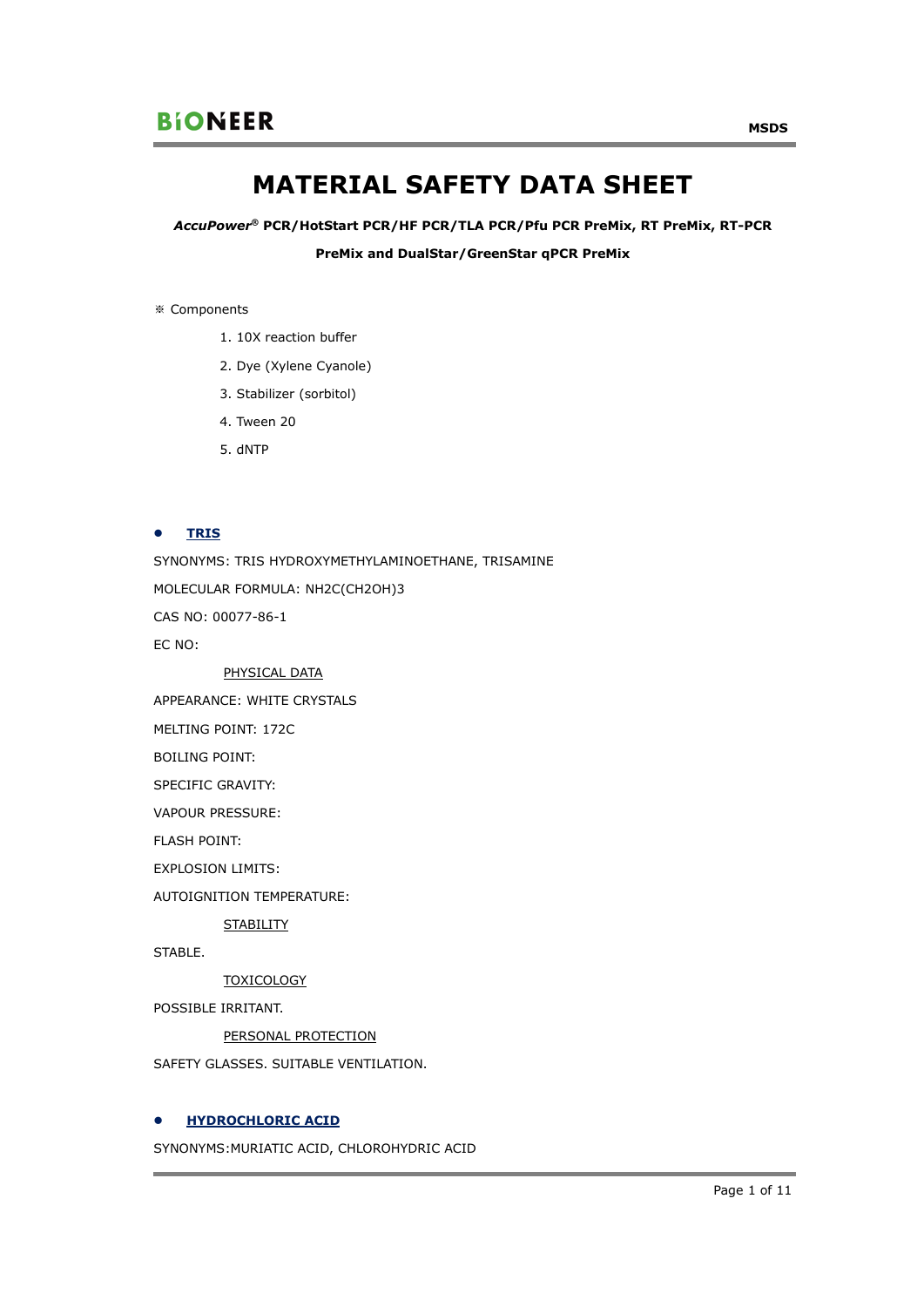MOLECULAR FORMULA: H CL

CAS NO: 7647-01-0

EC NO:

## PHYSICAL DATA

APPEARANCE: CLEAR COLOURLESS OR SLIGHTLY YELLOW LIQUID WITH

PUNGENT ODOUR. FUMING.

MELTING POINT: -25 C

BOILING POINT: 109 C

SPECIFIC GRAVITY: 1.19

VAPOUR PRESSURE:

FLASH POINT:

EXPLOSION LIMITS:

AUTOIGNITION TEMPERATURE:

## **STABILITY**

STABLE. AVOID HEAT, FLAMES. INCOMPATIBLE WITH MOST COMMON METALS, AMINES, METAL OXIDES, ACETIC ANHYDRIDE, PROPIOLACTONE, VINYL ACETATE, MERCURIC SULPHATE, CALCIUM PHOSPHIDE, FORMALDEHYDE, ALKALIES, CARBONATES, STRONG BASES, SULPHURIC ACID, CHLOROSULPHONIC ACID.

## TOXICOLOGY

EXTREMELY CORROSIVE. INHALATION OF VAPOUR CAN CAUSE SERIOUS INJURY. INGESTION MAY BE FATAL. LIQUID CAN CAUSE SEVERE DAMAGE TO SKIN AND EYES. TLV 5 PPM.

## PERSONAL PROTECTION

SAFETY GLASSES OR FACE MASK, GLOVES. EFFECTIVE VENTILATION.

THIS INFORMATION WAS LAST UPDATED ON NOVEMBER 12TH, 1997. ALTHOUGH WE HAVE TRIED TO MAKE IT AS ACCURATE AND USEFUL AS POSSIBLE, WE CAN TAKE NO RESPONSIBILITY FOR ITS USE OR MISUSE. WE WELCOME CORRECTIONS, UPDATES AND SUGGESTIONS FOR IMPROVEMENTS.

## **POTASSIUM CHLORIDE**

SYNONYMS: POTASSIUM MURIATE MOLECULAR FORMULA: K CL CAS NO: 7447407 EC NO: PHYSICAL DATA APPEARANCE: WHITE CRYSTALS OR POWDER MELTING POINT: 776 C

BOILING POINT: SUBLIMES AT 1500 C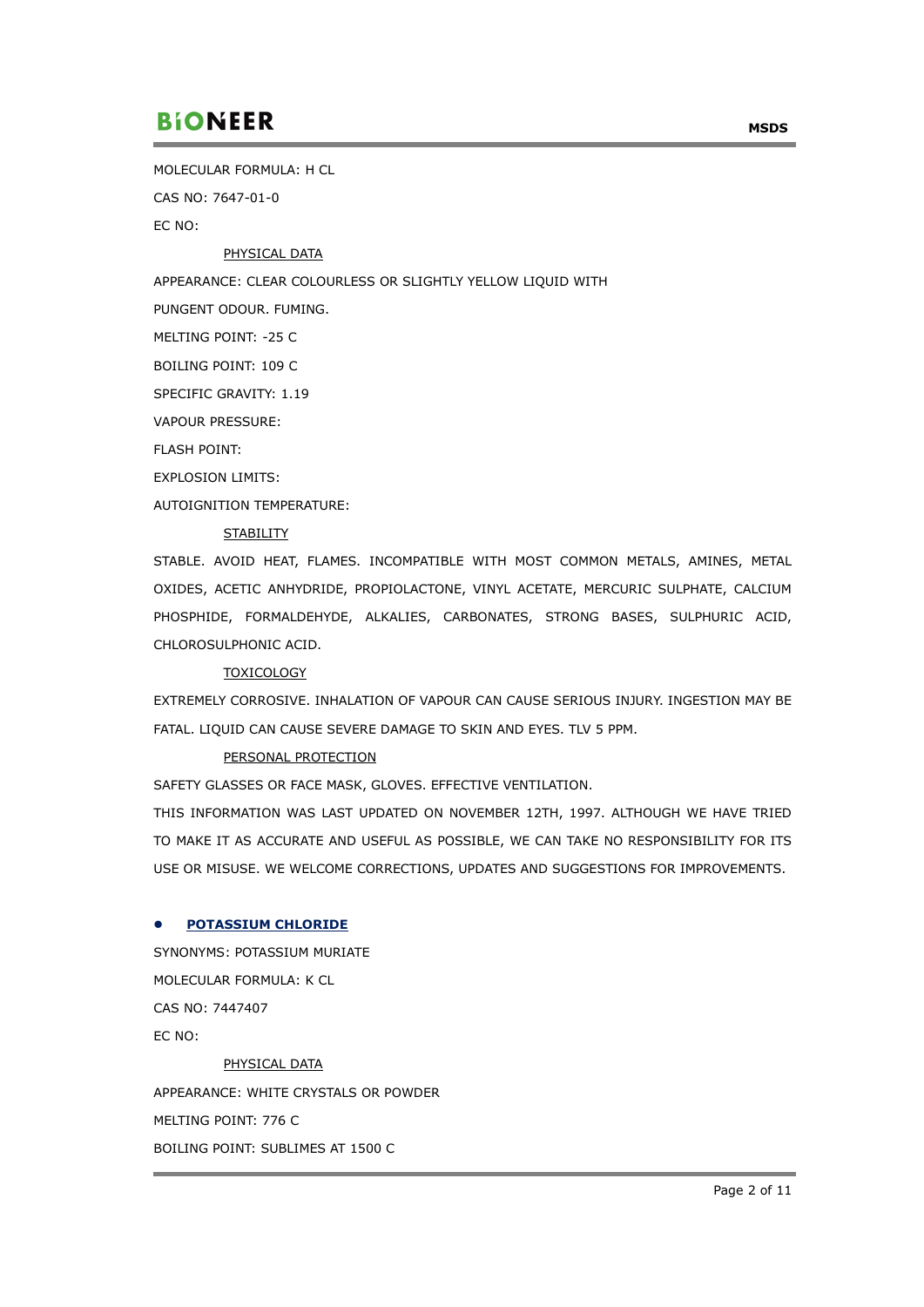VAPOUR DENSITY:

VAPOUR PRESSURE:

SPECIFIC GRAVITY: 1.99 G/CM3

FLASH POINT:

EXPLOSION LIMITS:

AUTOIGNITION TEMPERATURE:

SOLUBILITY IN WATER: 34.7 G/100G AT 20 C

**STABILITY** 

STABLE.

**TOXICOLOGY** 

PRESENTS A LOW TOXICOLOGICAL HAZARD. ORL-RAT LD50 2.43 G/KG

PERSONAL PROTECTION

ADEQUATE VENTILATION.

#### **MAGNESIUM CHLORIDE**

SYNONYMS:

MOLECULAR FORMULA:MG CL2 6H2O

CAS NO: 7791-18-6

EC NO:

#### PHYSICAL DATA

APPEARANCE: WHITE DELIQUESCENT CRYSTALS

MELTING POINT: 118C

BOILING POINT:

SPECIFIC GRAVITY: 1.56

VAPOUR PRESSURE:

FLASH POINT:

EXPLOSION LIMITS:

AUTOIGNITION TEMPERATURE:

## **STABILITY**

STABLE. SUBSTANCES TO BE AVOIDED INCLUDE MOST COMMON METALS, STRONG OXISING AGENTS. PROTECT FROM MOISTURE

**TOXICOLOGY** 

POSSIBLE IRRITANT.

### PERSONAL PROTECTION

SAFETY GLASSES. SUITABLE VENTILATION.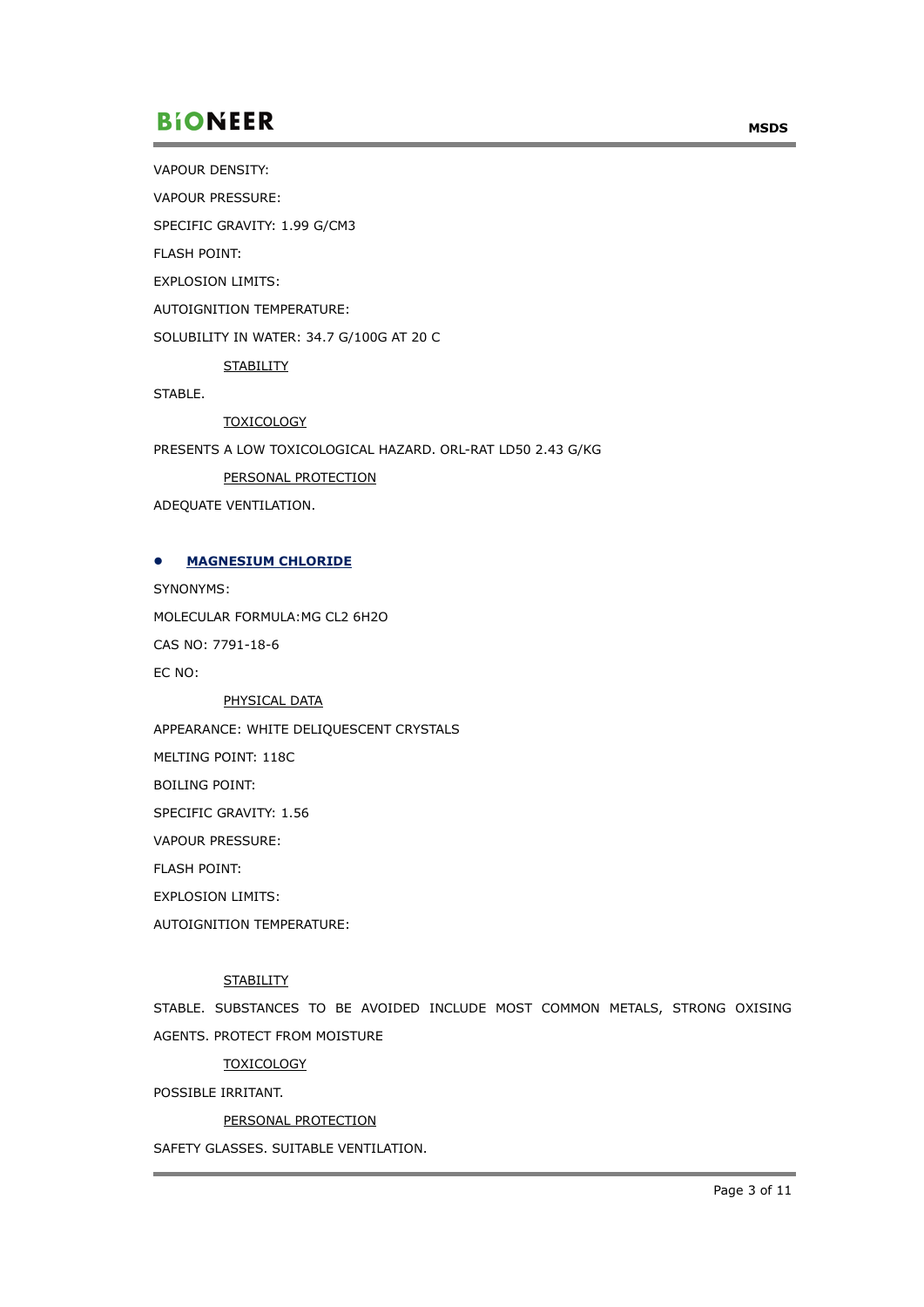## **XYLENE CYANOLE**

PRODUCT IDENTIFICATION

| FORMULA:                    | C25H26N2O6S2 |  |  |  |
|-----------------------------|--------------|--|--|--|
| FORMULA WT:                 | 555.63       |  |  |  |
| CAS NO.:                    | 02650-17-1   |  |  |  |
| COMMON SYNONYMS: C.I. 43535 |              |  |  |  |
| PRECAUTIONARY LABELLING     |              |  |  |  |
|                             |              |  |  |  |

PRECAUTIONARY LABEL STATEMENTS

## WARNING

HARMFUL IF SWALLOWED, INHALED, OR ABSORBED THROUGH SKIN

CAUSES IRRITATION

THERE IS INSUFFICIENT DATA IN THE PUBLISHED LITERATURE TO ASSIGN COMPLETE NUMERICAL SAF-T-DATA RATINGS AND LABORATORY PROTECTIVE EQUIPMENT FOR THIS PRODUCT. SPECIAL PRECAUTIONS MUST BE USED IN STORAGE, USE AND HANDLING.

PROTECTIVE EQUIPMENT FOR LABORATORY BENCH USE SHOULD BE CHOSEN USING PROFESSIONAL JUDGMENT BASED ON THE SIZE AND TYPE OF REACTION OR TEST TO BE CONDUCTED AND THE AVAILABLE VENTILATION, WITH OVERRIDING CONSIDERATION TO MINIMIZE CONTACT WITH THE CHEMICAL. AVOID CONTACT WITH EYES, SKIN, CLOTHING. KEEP IN TIGHTLY CLOSED CONTAINER. WASH THOROUGHLY AFTER HANDLING.

# **HAZARDOUS COMPONENTS**

| <b>COMPONENT</b>                                               | $\frac{0}{0}$ | CAS NO.                    |                  |  |
|----------------------------------------------------------------|---------------|----------------------------|------------------|--|
| <b>XYLENE CYANOLE FF</b>                                       |               |                            | 90-100 2650-17-1 |  |
| <b>PHYSICAL DATA</b>                                           |               |                            |                  |  |
| BOILING POINT:<br>N/A                                          |               | VAPOR PRESSURE(MM HG): N/A |                  |  |
| MELTING POINT: N/A                                             |               | VAPOR DENSITY(AIR=1): N/A  |                  |  |
| SPECIFIC GRAVITY: N/A                                          |               | EVAPORATION RATE:          | N/A              |  |
| $(H2O=1)$                                                      |               | (BUTYL ACETATE=1)          |                  |  |
| SOLUBILITY(H2O): MODERATE (1 TO 10 %) % VOLATILES BY VOLUME: 0 |               |                            |                  |  |
| APPEARANCE & ODOR: BLUE-GRAY CRYSTALS.                         |               |                            |                  |  |
| FIRE AND EXPLOSION HAZARD DATA                                 |               |                            |                  |  |
| FLASH POINT (CLOSED CUP N/A                                    |               |                            |                  |  |
| FLAMMABLE LIMITS: UPPER - N/A % LOWER - N/A %                  |               |                            |                  |  |
| FIRE EXTINGUISHING MEDIA                                       |               |                            |                  |  |
| USE EXTINGUISHING MEDIA APPROPRIATE FOR SURROUNDING FIRE.      |               |                            |                  |  |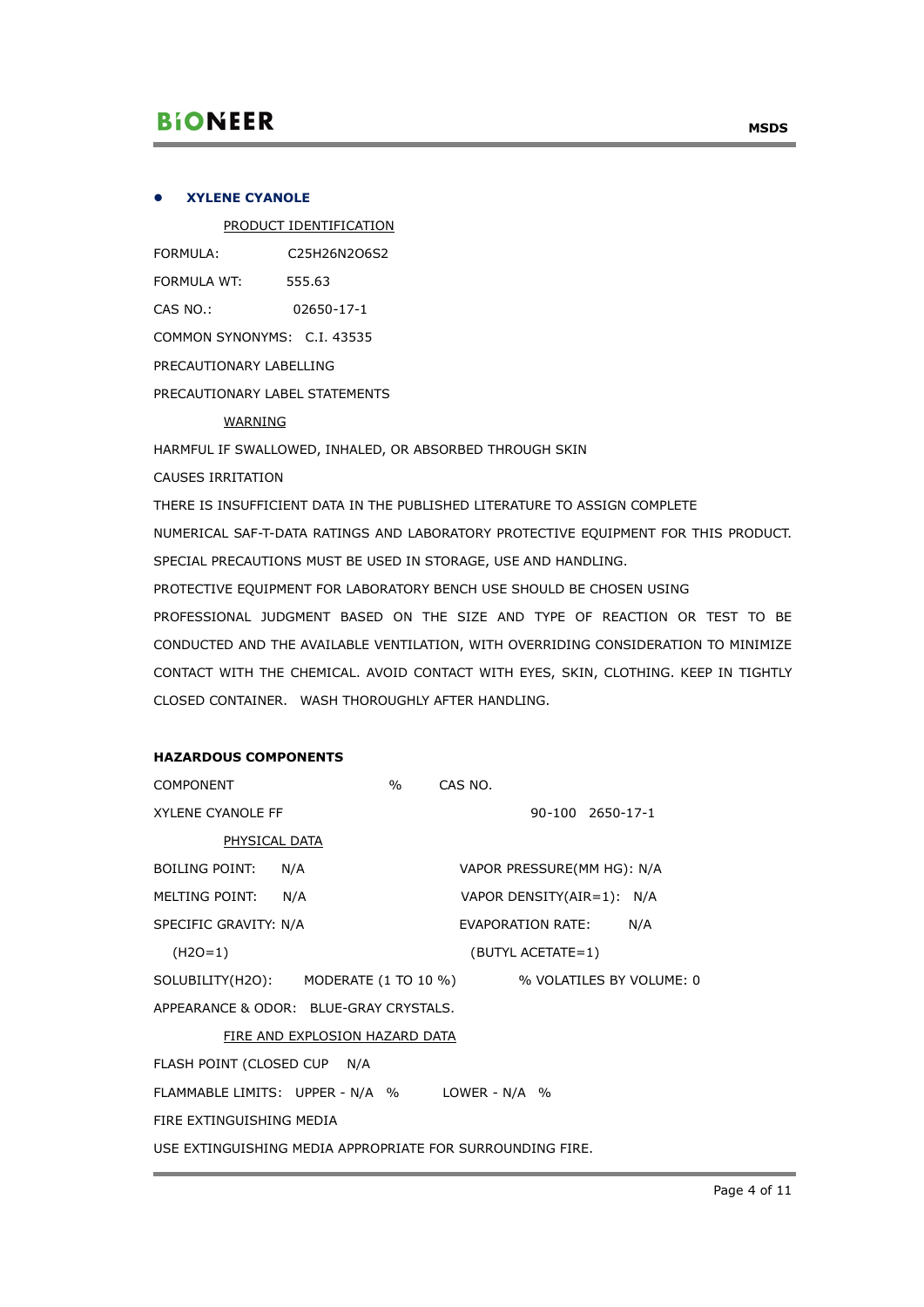SPECIAL FIRE-FIGHTING PROCEDURES FIREFIGHTERS SHOULD WEAR PROPER PROTECTIVE EQUIPMENT AND SELF-CONTAINED BREATHING APPARATUS WITH FULL FACEPIECE OPERATED IN POSITIVE PRESSURE MODE. TOXIC GASES PRODUCED NITROGEN OXIDES, SULFUR DIOXIDE

HEALTH HAZARD DATA

CARCINOGENICITY: NTP: NO IARC: NO Z LIST: NO OSHA REG: NO

#### **EFFECTS OF OVEREXPOSURE**

NO EFFECTS OF OVEREXPOSURE WERE DOCUMENTED.

## **TARGET ORGANS**

NONE IDENTIFIED

## **MEDICAL CONDITIONS GENERALLY AGGRAVATED BY EXPOSURE**

NONE IDENTIFIED

## **ROUTES OF ENTRY**

NONE INDICATED

## **EMERGENCY AND FIRST AID PROCEDURES**

CALL A PHYSICIAN.

IF SWALLOWED, IF CONSCIOUS, IMMEDIATELY INDUCE VOMITING. IF INHALED, REMOVE TO FRESH AIR. IF NOT BREATHING, GIVE ARTIFICIAL RESPIRATION. IF BREATHING IS DIFFICULT, GIVE OXYGEN. IN CASE OF CONTACT, IMMEDIATELY FLUSH EYES WITH PLENTY OF WATER FOR AT LEAST 15 MINUTES. FLUSH SKIN WITH WATER.

## REACTIVITY DATA

STABILITY: STABLE HAZARDOUS POLYMERIZATION: WILL NOT OCCUR CONDITIONS TO AVOID: MOISTURE DECOMPOSITION PRODUCTS: OXIDES OF NITROGEN, OXIDES OF SULFUR

#### SPILL AND DISPOSAL PROCEDURES

STEPS TO BE TAKEN IN THE EVENT OF A SPILL OR DISCHARGE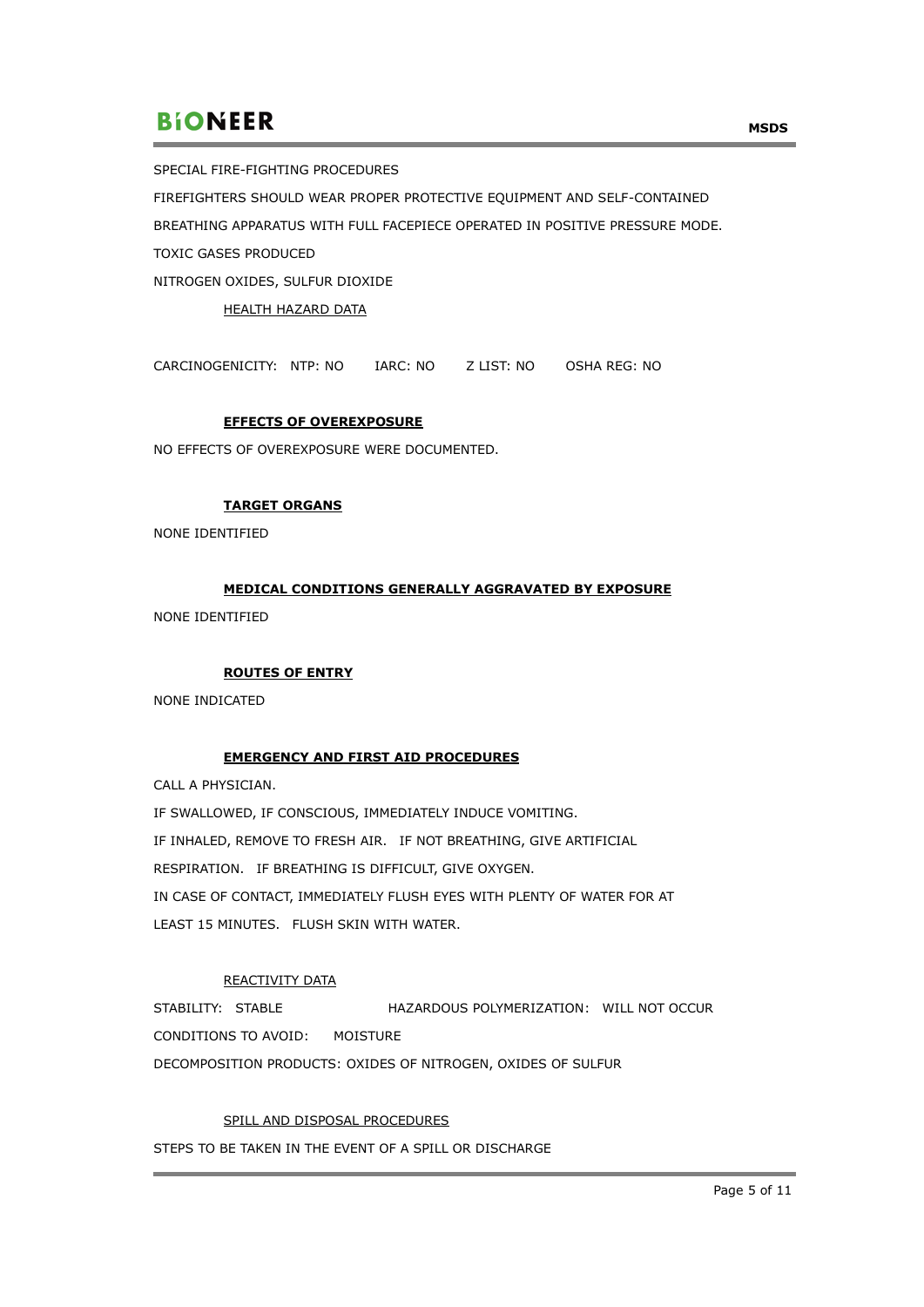WEAR SELF-CONTAINED BREATHING APPARATUS AND FULL PROTECTIVE CLOTHING. WITH CLEAN SHOVEL, CAREFULLY PLACE MATERIAL INTO CLEAN, DRY CONTAINER AND COVER; REMOVE FROM AREA. FLUSH SPILL AREA WITH WATER. DISPOSAL PROCEDURE DISPOSE IN ACCORDANCE WITH ALL APPLICABLE FEDERAL, STATE, AND LOCAL ENVIRONMENTAL REGULATIONS.

## PROTECTIVE EQUIPMENT

EYE/SKIN PROTECTION: SINCE SOME OF THE HAZARDS OF THIS PRODUCT ARE UNKNOWN, AN INDUSTRIAL HYGIENIST SHOULD BE CONSULTED ON VENTILATION AND PERSONAL PROTECTIVE EQUIPMENT. COVER THE BODY AS MUCH AS POSSIBLE TO AVOID CONTACT WITH THE CHEMICAL. WEAR SAFETY GOGGLES, GLOVES, AND IMPERVIOUS CLOTHING.

## STORAGE AND HANDLING PRECAUTIONS

SPECIAL PRECAUTIONS

KEEP CONTAINER TIGHTLY CLOSED. SUITABLE FOR ANY GENERAL CHEMICAL STORAGE AREA.

## **TRANSPORTATION DATA AND ADDITIONAL INFORMATION**

DOMESTIC (D.O.T.) PROPER SHIPPING NAME CHEMICALS, N.O.S. (NON-REGULATED) INTERNATIONAL (I.M.O.) PROPER SHIPPING NAME CHEMICALS, N.O.S. (NON-REGULATED)

## **SORBITOL**

SYNONYMS: CLUCITOL, SORBITE MOLECULAR FORMULA: C6 H14 O6 CAS NO: 00050-70-4 EC NO: PHYSICAL DATA

APPEARANCE: WHITE CRYSTALS MELTING POINT: 95 C BOILING POINT: SPECIFIC GRAVITY:1.47 VAPOUR PRESSURE: FLASH POINT: EXPLOSION LIMITS: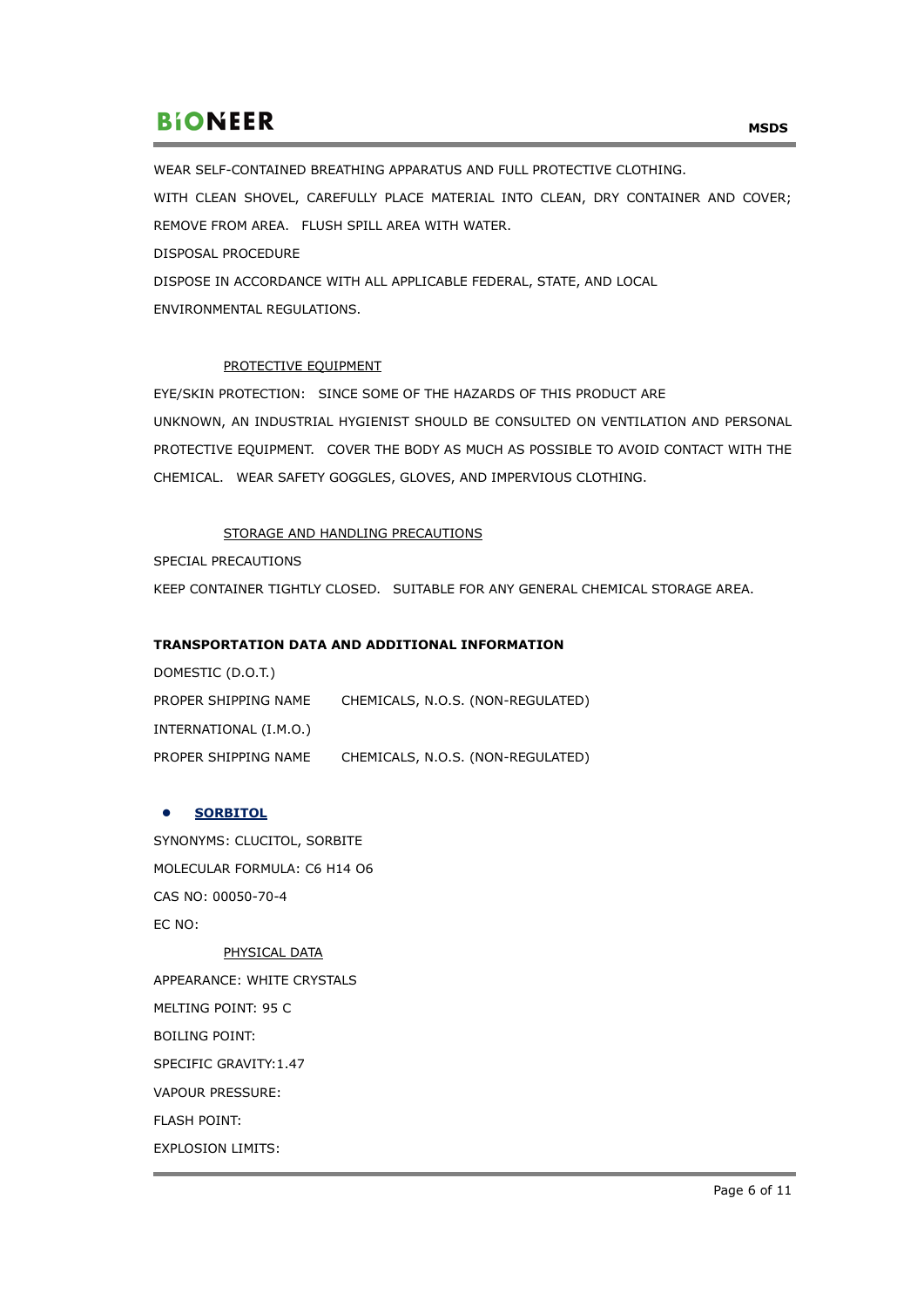AUTOIGNITION TEMPERATURE:

## **STABILITY**

STABLE. AVOID STRONG OXIZIDNG AGENTS.

## **TOXICOLOGY**

NO KNOWN HAZARDS. (ORL-RAT LD50 16G/KG)

## PERSONAL PROTECTION

NONE.

THIS INFORMATION WAS LAST UPDATED ON NOVEMBER 11TH, 1997. ALTHOUGH WE HAVE TRIED TO MAKE IT AS ACCURATE AND USEFUL AS POSSIBLE, WE CAN TAKE NO RESPONSIBILITY FOR ITS USE OR MISUSE. WE WELCOME CORRECTIONS, UPDATES AND SUGGESTIONS FOR IMPROVEMENTS.

## **TWEEN20**

## INGREDIENTS/IDENTITY INFORMATION

PROPRIETARY: NO

INGREDIENT: POLYSORBATE 20; (POLYOXYETHYLENESORBITAN MONOLAURATE TWEEN 20) INGREDIENT SEQUENCE NUMBER: 01 NIOSH (RTECS) NUMBER: TR7400000 CAS NUMBER: 9005-64-5 OSHA PEL: NOT APPLICABLE ACGIH TLV: NOT APPLICABLE

## PHYSICAL/CHEMICAL CHARACTERISTICS

APPEARANCE AND ODOR: VISCOUS LIGHT YELLOW LIQUID. SPECIFIC GRAVITY: 1.095

## FIRE AND EXPLOSION HAZARD DATA

FLASH POINT: >230F,>110C

EXTINGUISHING MEDIA: WATER SPRAY. CO2, DRY CHEMICAL POWDER/APPROPRIATE FOAM.

SPECIAL FIRE FIGHTING PROC: WEAR NIOSH/MSHA APPROVED SCBA AND FULL PROTECTIVE EQUIPMENT (FP N).

UNUSUAL FIRE AND EXPL HAZRDS: EMITS TOXIC FUMES UNDER FIRE CONDITIONS.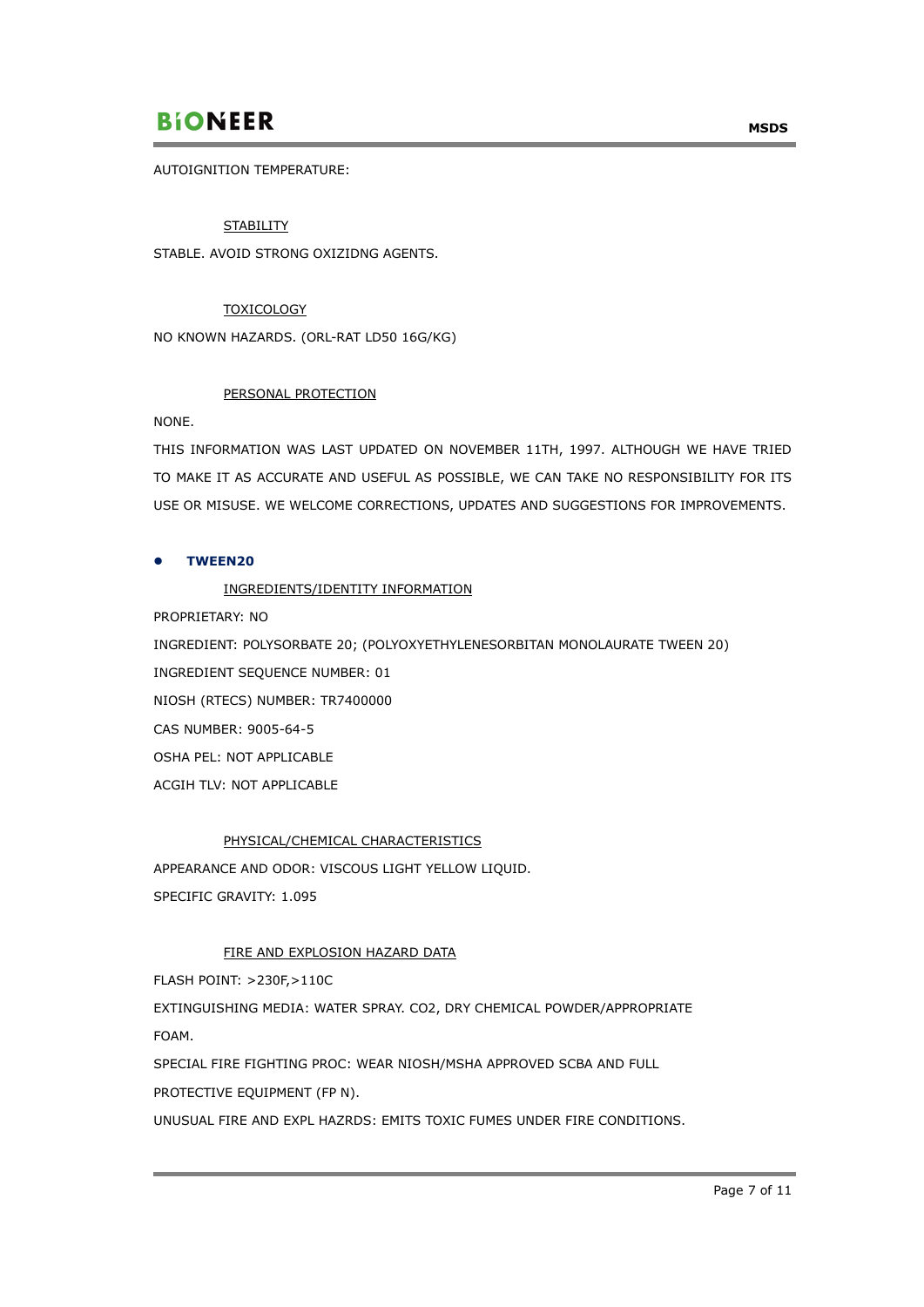### REACTIVITY DATA

STABILITY: YES

COND TO AVOID (STABILITY): NONE SPECIFIED BY MANUFACTURER.

MATERIALS TO AVOID: STRONG OXIDIZING AGENTS.

HAZARDOUS DECOMP PRODUCTS: CO, CO2.

HAZARDOUS POLY OCCUR: NO

CONDITIONS TO AVOID (POLY): NOT RELEVANT

#### HEALTH HAZARD DATA

LD50-LC50 MIXTURE: NONE SPECIFIED BY MANUFACTURER.

ROUTE OF ENTRY - INHALATION: YES

ROUTE OF ENTRY - SKIN: YES

ROUTE OF ENTRY - INGESTION: YES

HEALTH HAZ ACUTE AND CHRONIC: ACUTE: MAY BE HARMFUL BY INHALATION,

INGESTION, OR SKIN ABSORP. MAY CAUSE IRRIT. CHRONIC: NONE SPECIFIED BY

MANUFACTURER. THE CHEMICAL, PHYSICAL, AND TOXICOLOGICAL PROPERTIES HAVE NOT

BEEN THOROUGHLY INVESTIGATED.

CARCINOGENICITY - NTP: NO

CARCINOGENICITY - IARC: NO

CARCINOGENICITY - OSHA: NO

EXPLANATION CARCINOGENICITY: NOT RELEVANT

SIGNS/SYMPTOMS OF OVEREXP: SEE HEALTH HAZARDS.

MED COND AGGRAVATED BY EXP: NONE SPECIFIED BY MANUFACTURER.

EMERGENCY/FIRST AID PROC: INHAL: REMOVE TO FRESH AIR. IF NOT BRTHG GIVE

ARTF RESP. IF BRTHG IS DIFFICULT, GIVE O2. INGEST: WASH OUT MOUTH WITH

WATER PROVIDED PERS IS CONSCIOUS. CALL MD. EYES: IMMED FLUSH WITH POTABLE WATER FOR AT LEAST 15 MINUTES. SEE MD. SKIN: FLUSH WITH COPIOUS AMOUNTS OF WATER. CALL MD (FP N).

## PRECAUTIONS FOR SAFE HANDLING AND USE

STEPS IF MATL RELEASED/SPILL: WEAR NIOSH/MSHA RESPIRATOR, CHEMICAL WORKERS GOGGLES, RUBBER BOOTS AND HEAVY RUBBER GLOVES. COVER WITH DRY LIME OR SODA ASH, PICK UP, KEEP IN A CLOSED CONTAINER AND HOLD FOR WASTE DISPOSAL.

NEUTRALIZING AGENT: SODA ASH OR DRY LIME.

WASTE DISPOSAL METHOD: DISSOLVE OR MIX THE MATL WITH A COMBUSTIBLE SOLV & BURN IN A CHEMICAL INCINERATOR EQUIPPED WITH AN AFTERBURNER & SCRUBBER.

OBSERVE ALL FEDERAL, STATE AND LOCAL ENVIRONMENTAL REGULATIONS.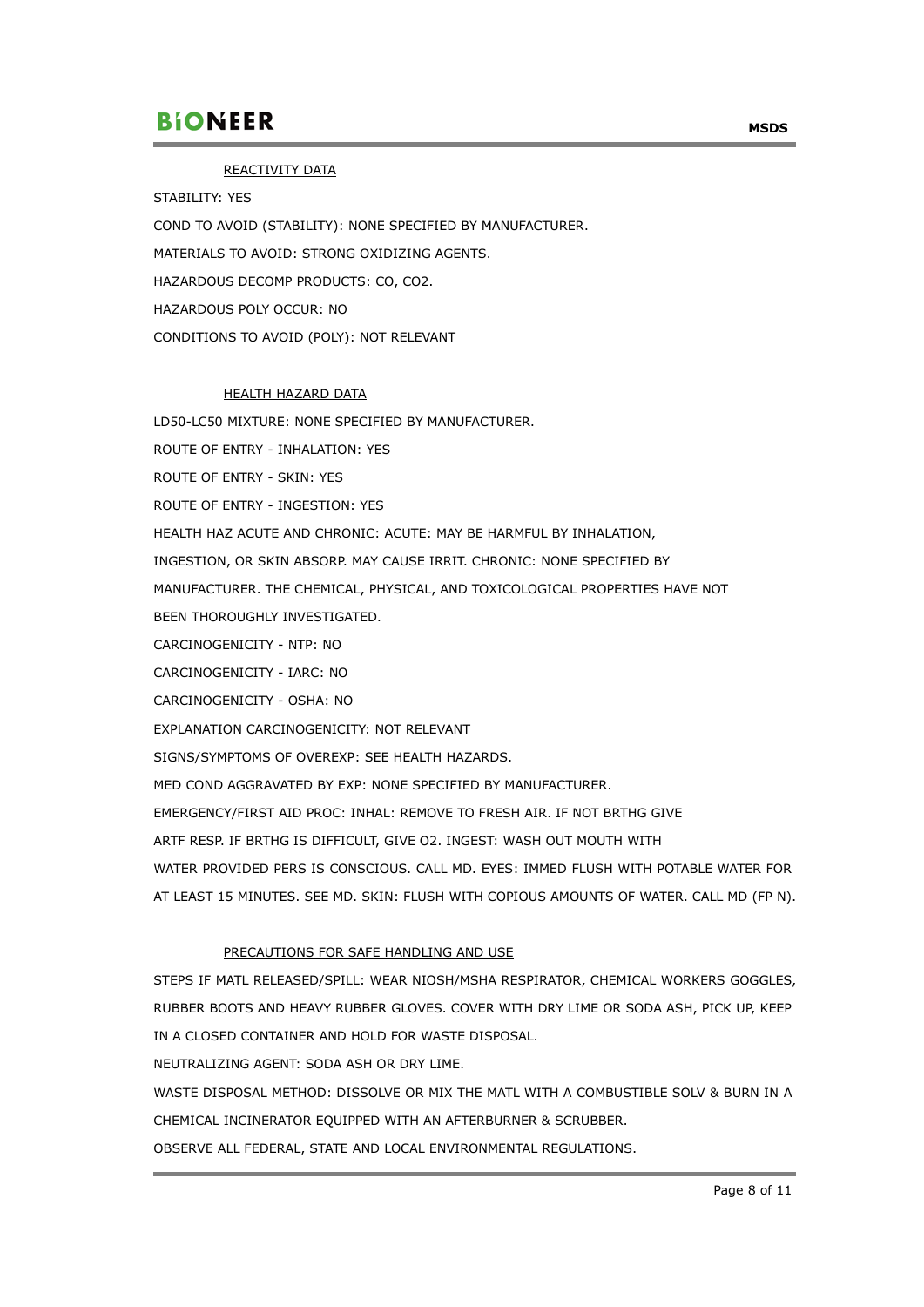PRECAUTIONS-HANDLING/STORING: DO NOT BREATHE VAP. DO NOT GET IN EYES/ON SKIN/ON CLTHG. AVOID PRLNG/RPTD EXPOS. WASH THORO AFTER HNDLG. KEEP TIGHTLY CLSD. STORE IN COOL,DRY PLACE.

OTHER PRECAUTIONS: NONE SPECIFIED BY MANUFACTURER.

## CONTROL MEASURES

RESPIRATORY PROTECTION: NIOSH/MSHA APPROVED RESPIRATOR. VENTILATION: MECHANICAL EXHAUST REQUIRED. PROTECTIVE GLOVES: CHEMICAL RESISTANT GLOVES. EYE PROTECTION: CHEMICAL WORKERS GOGGLES (FP N). OTHER PROTECTIVE EQUIPMENT: SAFETY SHOWER & EYE BATH. WORK HYGIENIC PRACTICES: WASH THOROUGHLY AFTER HANDLING. SUPPL. SAFETY & HEALTH DATA: NONE SPECIFIED BY MANUFACTURER.

.

## **dNTP**

## **HAZARDOUS INGREDIENTS**

\*MATERIAL: AS SUPPLIED, THIS PRODUCT HAS NO KNOWN HAZARDOUS INGREDIENTS. SECTION III. PHYSICAL DATA \*APPEARANCE: SOLUTION OR CRYSTAL \*SMELL: N/A \*WATER SOLUBILITY: SOLUBLE \*ORGANIC SOLVENT SOLUBILITY: N/A \*EVAPORATION RATE: N/A \*PH: N/A \*BOILING POINT: N/A \*DENSITY: N/A \*VAPOR PRESSURE: N/A \*MELTING POINT: N/A \*VAPOR DENSITY: N/A \*SPECIFIC GRAVITY: N/A

## **FIRE AND EXPLOSION HAZARD DATA**

\*FIRE HAZARD: NONE

\*FLASH POINT: N/A

\*FIRE EXTINGUISHING MEDIA: USE EXTINGUISHING MEDIA APPROPRIATE FOR SURROUNDING FIRE.

\*SPECIAL FIRE EXTINGUISHING PROCEDURES: WEAR SELF-CONTAINED BREATHING APPARATUS AND